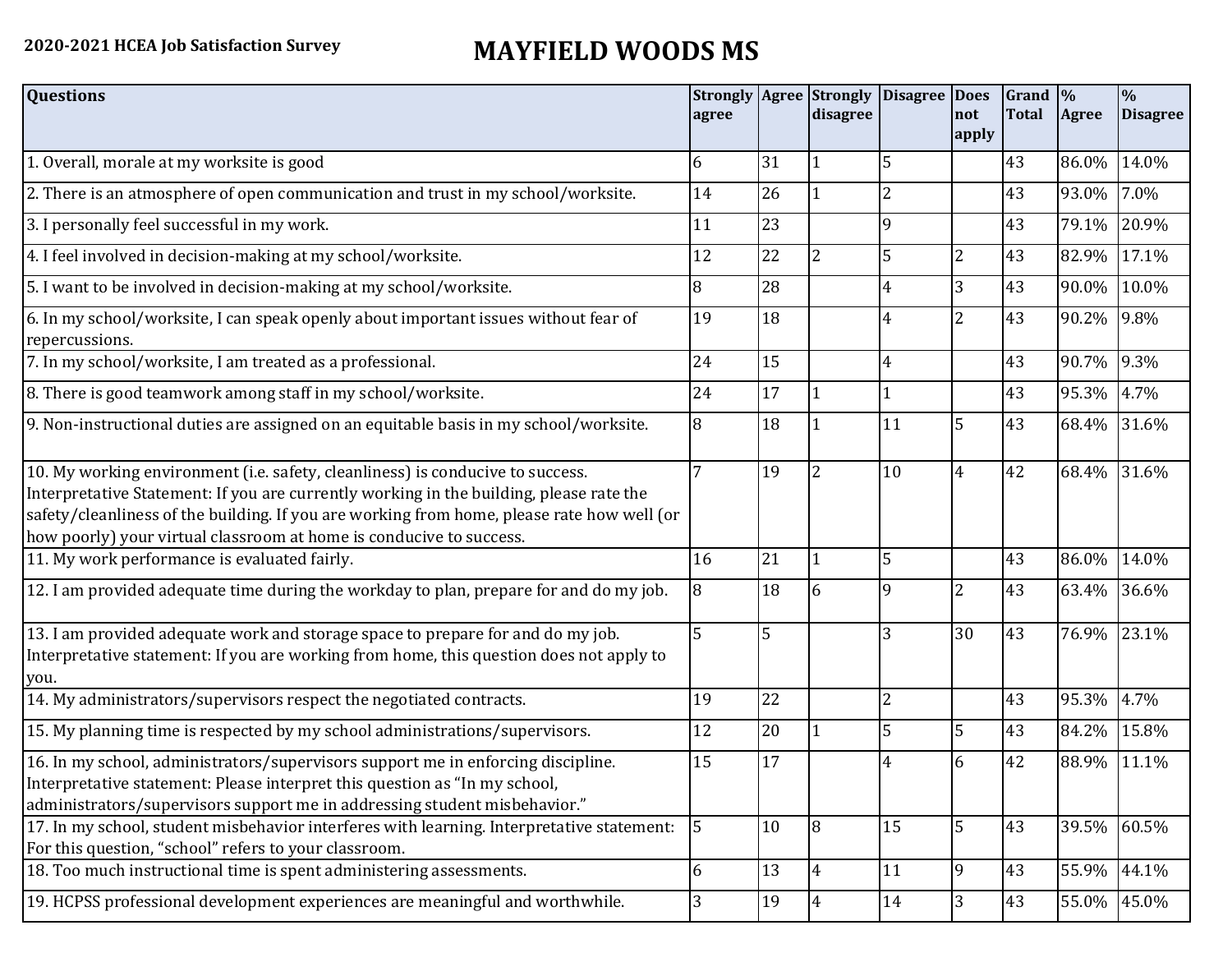## **2020-2021 HCEA Job Satisfaction Survey MAYFIELD WOODS MS**

| 20. Increased workload has contributed to a decline in my morale.                                                                                          | 15             | 15             | $\overline{2}$ | 6              | 4              | 42 |             | 78.9% 21.1% |
|------------------------------------------------------------------------------------------------------------------------------------------------------------|----------------|----------------|----------------|----------------|----------------|----|-------------|-------------|
| 21. I am paid fairly.                                                                                                                                      | 3              | 16             | 11             | 13             |                | 43 | 44.2%       | 55.8%       |
| 22. I have confidence in the leadership exhibited by the HCPSS Superintendent.                                                                             | 7              | 20             | 2              | 11             | 3              | 43 | 67.5%       | 32.5%       |
| 23. I have confidence in the leadership exhibited by the Howard County Board of<br>Education.                                                              | 3              | 18             |                | 13             | $\overline{2}$ | 43 | 51.2%       | 48.8%       |
| 24. I have confidence in the leadership exhibited by the Howard County Education<br>Association (HCEA).                                                    | 17             | 20             |                | $\overline{4}$ | 2              | 43 | 90.2%       | 9.8%        |
| 25. I feel that HCPSS offers me the possibility of advancing professionally in the field of<br>education.                                                  | $\overline{3}$ | 26             |                | 10             | 3              | 43 | 72.5%       | 27.5%       |
| 26. In my position, I receive appropriate and adequate support and training.                                                                               | 10             | 23             | 3              | $\overline{7}$ |                | 43 | 76.7%       | 23.3%       |
| 27. During this current school year, I have experienced harassing behavior from<br>colleagues.                                                             |                | $\overline{2}$ | 30             | 10             | $\mathbf{1}$   | 43 | 4.8%        | 95.2%       |
| 28. During this current school year, I have experienced harassing behavior from<br>administrators/supervisors.                                             |                |                | 32             | 10             |                | 43 | 2.3%        | 97.7%       |
| 29. During this current school year, I have experienced harassing behavior from parents.                                                                   | $\overline{2}$ | $\overline{2}$ | 25             | 12             | $\overline{2}$ | 43 | 9.8%        | 90.2%       |
| 30. At my school I spend most of my PIP time on non-instructional activities.                                                                              |                | 10             | 6              | 15             | 10             | 42 | 34.4%       | 65.6%       |
| 31. At my school our administrator includes time during PIP for teacher-initiated<br>collaboration.                                                        | 8              | 21             | 2              | 5              | $\overline{7}$ | 43 | 80.6%       | 19.4%       |
| 32. In my school, I spend too much time in meetings.                                                                                                       | 7              | 17             | $\overline{2}$ | 15             | $\overline{2}$ | 43 | 58.5%       | 41.5%       |
| 33. In my school, there is adequate support for special education students.                                                                                | 6              | 20             | $\overline{2}$ | 10             | $\overline{4}$ | 42 | 68.4%       | 31.6%       |
| 34. My administrator/supervisor provides people working from home with flexibility in<br>their workday.                                                    | 19             | 22             |                | $\mathbf{1}$   | $\mathbf{1}$   | 43 | 97.6%       | 2.4%        |
| 35. My administrator/supervisor has reasonable expectations of workload for staff while<br>in virtual learning.                                            | 19             | 17             | 2              | 5              |                | 43 | 83.7%       | 16.3%       |
| 36. Students have adequate technology and tools (hardware/software/connectivity) to<br>participate in virtual learning.                                    | 10             | 19             |                | 12             | $\mathbf{1}$   | 43 |             | 69.0% 31.0% |
| 37. Staff have adequate technology hardware (e.g. computers, document cameras, other<br>technology hardware) to meet the requirements of virtual learning. | 8              | 20             | 2              | 12             | $\mathbf{1}$   | 43 | 66.7%       | 33.3%       |
| 38. HCPSS has provided the software I need to do my job and collaborate with colleagues.                                                                   | <sup>12</sup>  | 22             |                | $\overline{8}$ | $\mathbf{1}$   | 43 | 81.0% 19.0% |             |
| 39. The software and online services provided by HCPSS to do my job are difficult and/or $\frac{1}{4}$<br>time-consuming to use.                           |                | 13             | 6              | 18             | $\overline{2}$ | 43 | 41.5%       | 58.5%       |
| 40. In my class, I feel that students are engaged in virtual learning                                                                                      | $\overline{2}$ | 21             | 2              | 13             | 5              | 43 | 60.5%       | 39.5%       |